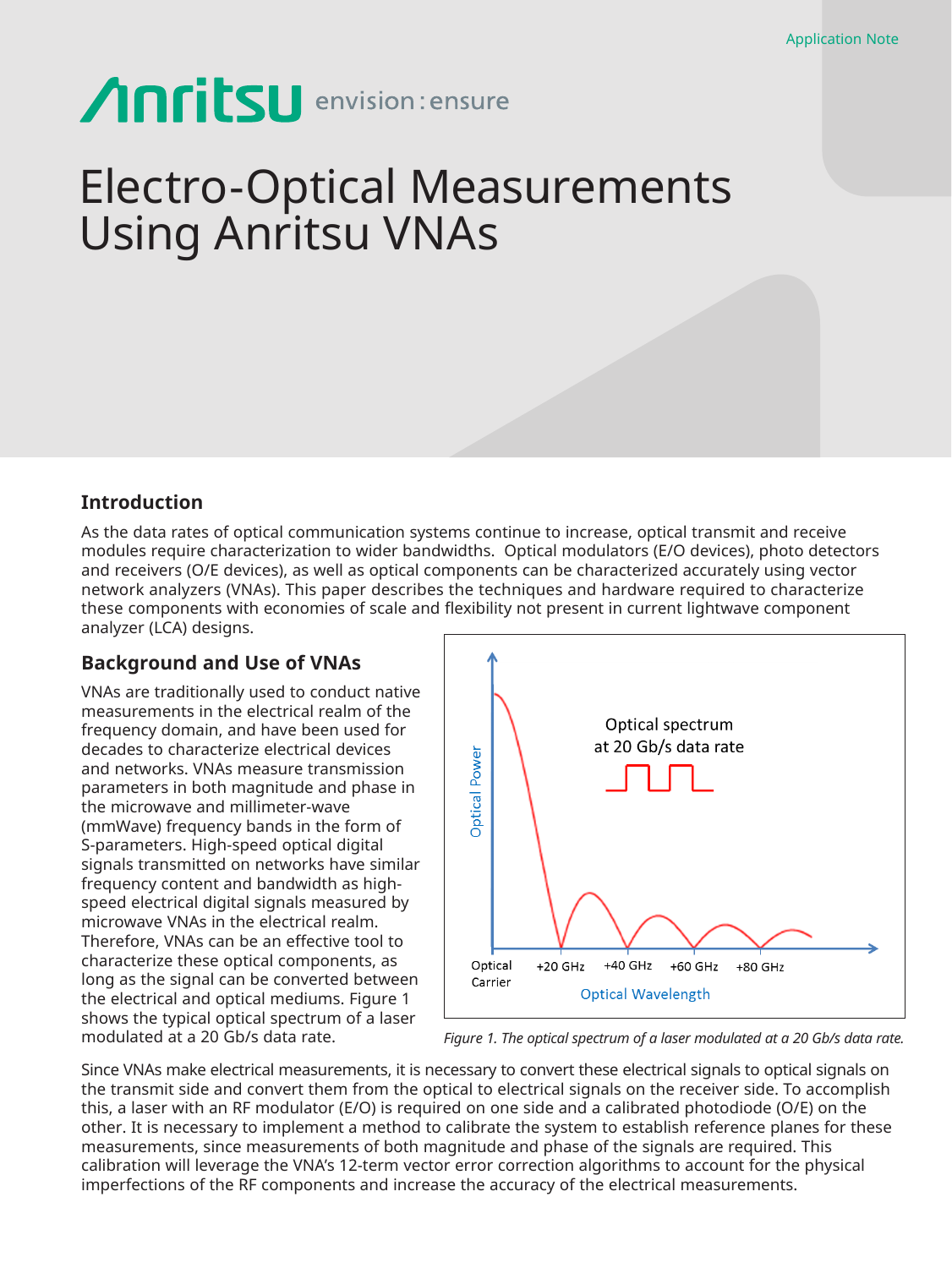Finally, having the ability to de-embed components is very useful in moving the measurement planes from the electrical to the optical realm. Anritsu VNAs have these native capabilities on the instrument, so there is no need for additional software.

## **System Calibration**

A standard 2-port electrical calibration is conducted on the VNA to establish the electrical calibration reference planes, as shown in Figure 2. A laser and optical modulator are used to convert the electrical stimulus from the VNA output to optical. This results in an optical stimulus at a wavelength determined by the laser that is modulated with an electrical sinusoidal CW signal. This signal is swept in frequency over a desired measurement bandwidth.

A photodiode is used to convert the optical signal back to an RF signal that can be measured by the VNA. The receiver at the VNA's RF input is tuned to the RF frequency with which the optical signal is modulated.

Because of its architecture, the Anritsu VNA can be tuned to a very narrow instantaneous bandwidth for a very high signal-to-noise (S/N) measurement. The VNA converts these individual measurements into a forward transmission characteristic. It samples the RF output signal and compares it with the measured RF input signal to determine an S21 for each measurement. S21 is the ratio of RF in/RF out, and has both magnitude and a phase terms.

In Figure 2, the device under test (DUT) can either be an optical modulator or a photodiode.



*Figure 2. Basic E/O and O/E setup showing the calibrated RF reference planes and reference planes after de-embedding.*

This relative transfer function does not take into account the variations in laser output power or optical loss in the fiber, as these don't generally influence the electrical transmission response.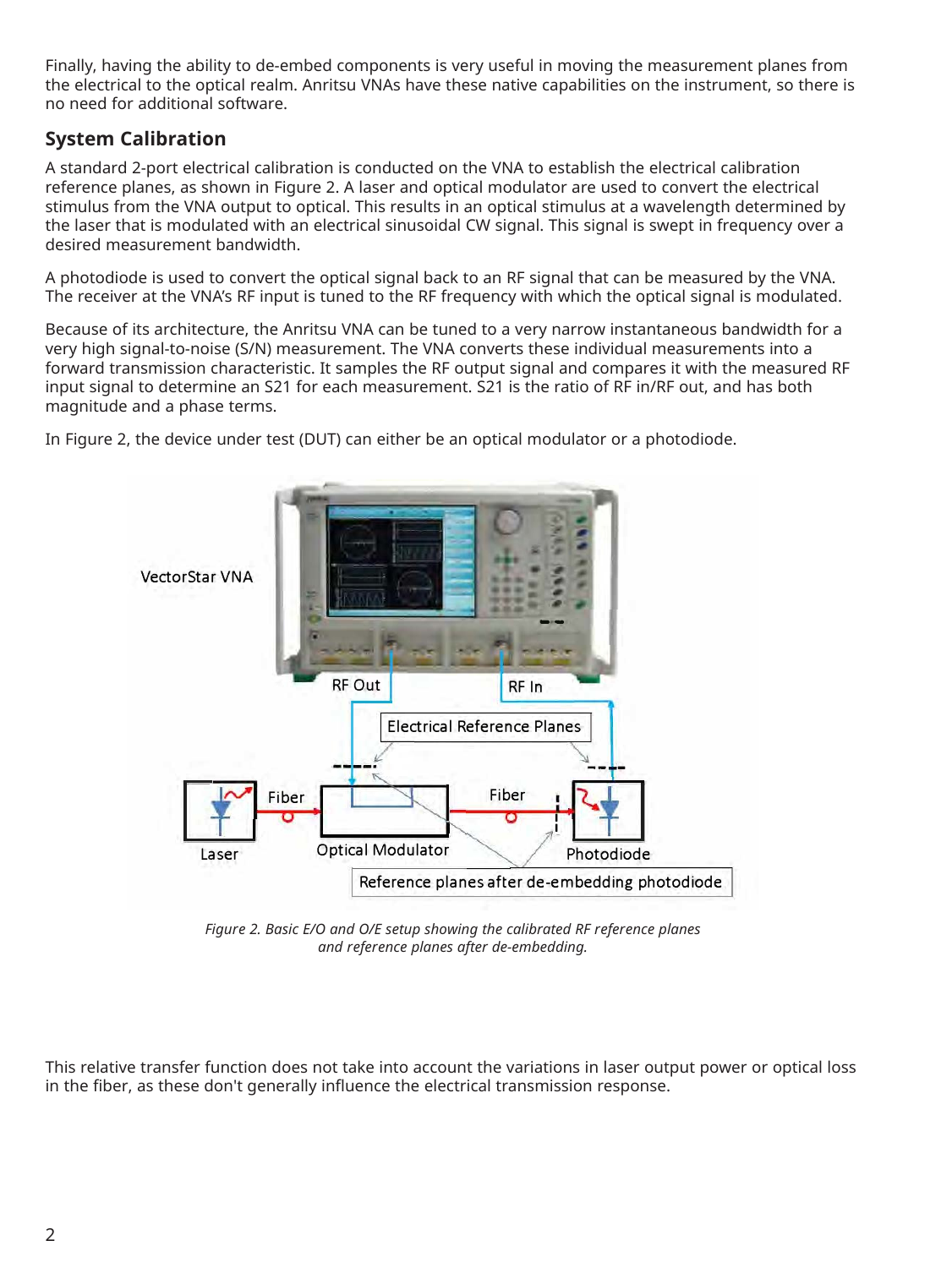## **E/O Measurements**

A photodiode with a characterized O/E transfer function in magnitude and phase can be de-embedded from the combined measurement. It effectively moves the calibration planes to those shown in Figure 2. This will account for the photodiode response and allow measurements of optical transmitters and modulators with the photodiode effectively removed from the set-up. The resulting E/O measurement is an accurate characterization of these devices. Anritsu provides a characterization file with each O/E calibration module that allows the photodiode to be removed from the measurement. This file is obtained using a primary standard characterized by the National Institute of Standards (NIST), basically a reference photodiode.

When the photodiode is de-embedded from the measurement, its optical response and variation over the measurement bandwidth can be accounted for. Accurate measurement of an optical modulator's electricalto-optical characteristics, such as bandwidth, amplitude flatness, phase linearity, and group delay, can be made. In addition, electrical return loss of the optical modulator's RF input can be measured.

## **O/E Measurements**

If an O/E device, such as an unknown photodiode, needs to be measured, the same set-up shown in Figure 3 can be used. Because the characterized photodiode has been de-embedded, it can be used to characterize the magnitude and phase performance of the optical modulator to be subsequently used in the O/E measurement. This transfer function file can then be used to de-embed the performance of the now characterized optical modulator. At that point, the unknown photodiode can replace the characterized photodiode to measure its performance.

The uncertainty of this measurement will be slightly higher than the E/O measurement because of the second level of de-embedding involved in the measurement.



*Figure 3. E/O and O/E solutions available from Anritsu.*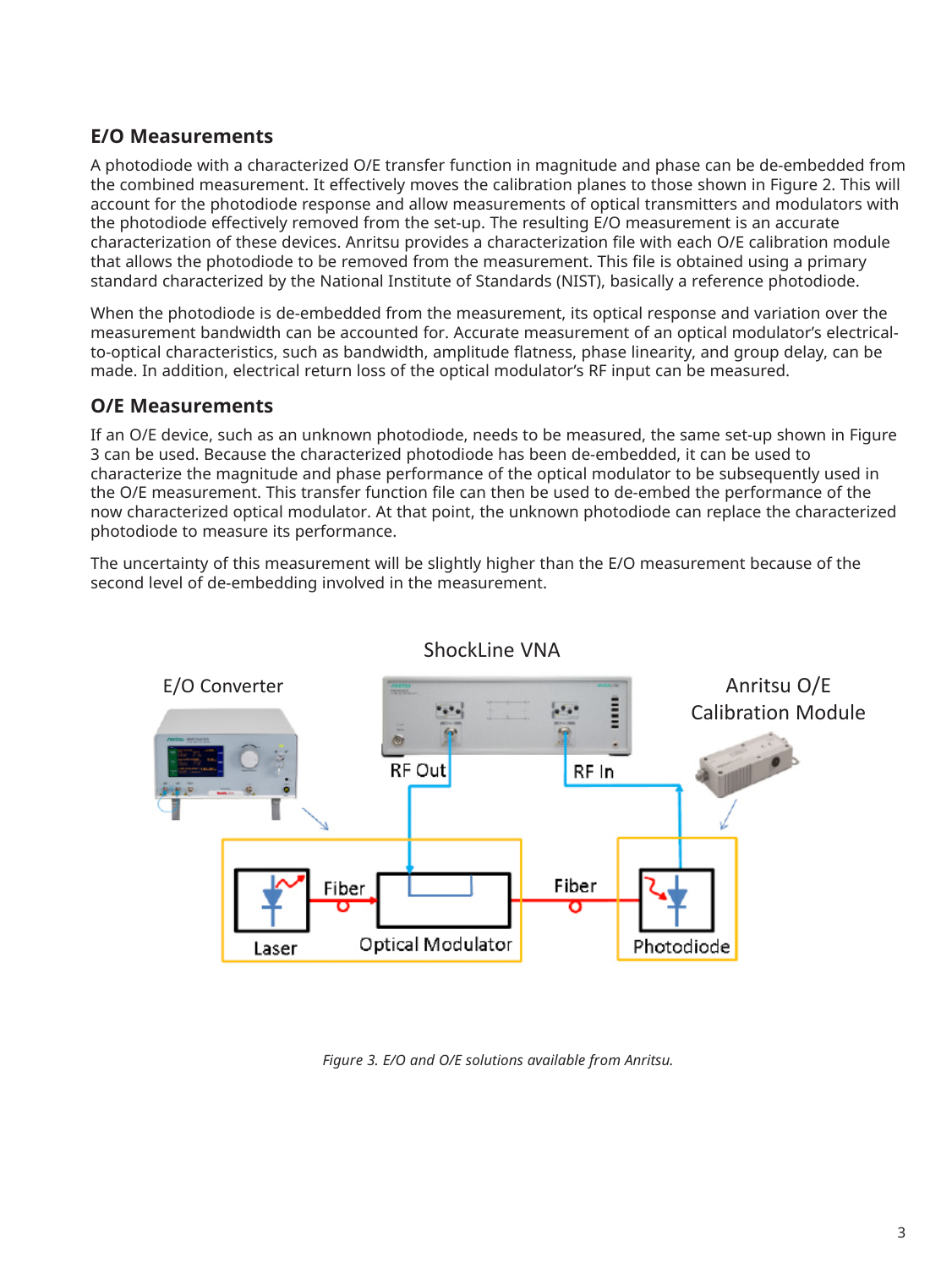## **Anritsu MN4765B O/E Calibration Modules**

Anritsu manufactures several instrument-grade O/E calibration modules (Table 1) that can be used to perform O/E and E/O measurements with the VectorStar® and ShockLine™ VNAs. The MN4765B modules are available in different optical wavelengths with various RF bandwidths to support industry requirements.

These modules enable error-corrected Transfer Function, Group Delay, and Return Loss measurements of E/O and O/E components and subsystems when used with Anritsu VNAs.

Magnitude and phase characterization is obtained using a primary standard characterized by NIST and held in the Anritsu Calibration Lab. The magnitude and phase data is provided (in .s2p format) on a USB drive with the module for the purpose of de-embedding the O/E module from the combined measurement. These modules have internal thermal stabilization and precision voltage regulation to minimize drift in photodiode frequency response.

| <b>Anritsu O/E Calibration Modules</b> |                           |                        |  |
|----------------------------------------|---------------------------|------------------------|--|
| <b>Anritsu Model #</b>                 | <b>Optical Wavelength</b> | <b>Frequency Range</b> |  |
| MN4765B-040                            | 850 nm                    | 70 kHz-40 GHz          |  |
| MN4765B-042                            | 850/1060 nm               | 70 kHz-40 GHz          |  |
| MN4765B-043                            | 850/1060/1310/1550 nm     | 70 kHz-40 GHz          |  |
| MN4765B-070                            | 1550 nm                   | 70 kHz-70 GHz          |  |
| MN4765B-110                            | 1550 nm                   | 70 kHz-110 GHz         |  |
| MN4765B-071                            | 1310 nm                   | 70 kHz-70 GHz          |  |
| MN4765B-072                            | 1550/1310 nm              | 70 kHz-70 GHz          |  |

*Table 1. A listing of the O/E modules available from Anritsu.*

## **E/O Converter-VNA Optical Transmitters**

Anritsu also offers a line of laser/optical modulator products to complete the E/O configuration. These units allow easy-to-use, high-performance characterization of photo receivers and photodiodes when combined with the MN4765B O/E module and the de-embedding tools available with Anritsu VNAs.

The laser/optical modulator products (Table 2) feature low RIN DFB laser sources and high bandwidth electro-optical modulators with excellent flatness and low ripple. There is an automatic bias control to lock the operating point of the modulator independent of operating conditions.

| <b>Modulator Products</b> |                           |                        |  |
|---------------------------|---------------------------|------------------------|--|
| <b>Anritsu Model #</b>    | <b>Optical Wavelength</b> | <b>Frequency Range</b> |  |
| MN4775A-0040              | 850 nm                    | 70 kHz-40 GHz          |  |
| MN4775A-0070              | 1550 nm                   | 70 kHz-40 GHz          |  |
| MN4775A-71                | 1310 nm                   | 70 kHz-70 GHz          |  |

*Table 2. A listing of the E/O optical modulators available from Anritsu.*

## **Conclusion**

This paper presents an accurate, flexible and cost-effective technique to conduct electro-optical testing on fiber optic components, such as laser modulators and photodiodes, using VNAs. The simplicity of Anritsu's MN4765B O/E calibration modules allows highly accurate, vector-error-corrected and stable measurements with the full line of Anritsu VNAs.

## **Additional Reference Documents**

- 1) Anritsu Application Note *Electro-to-Optical and Optical-to-Electrical (E/O and O/E) converter measurements*  (P/N 11410-00798)
- 2) Anritsu Technical Data Sheet *O/E Calibration Module MN4765B (*P/N 11410-00843)